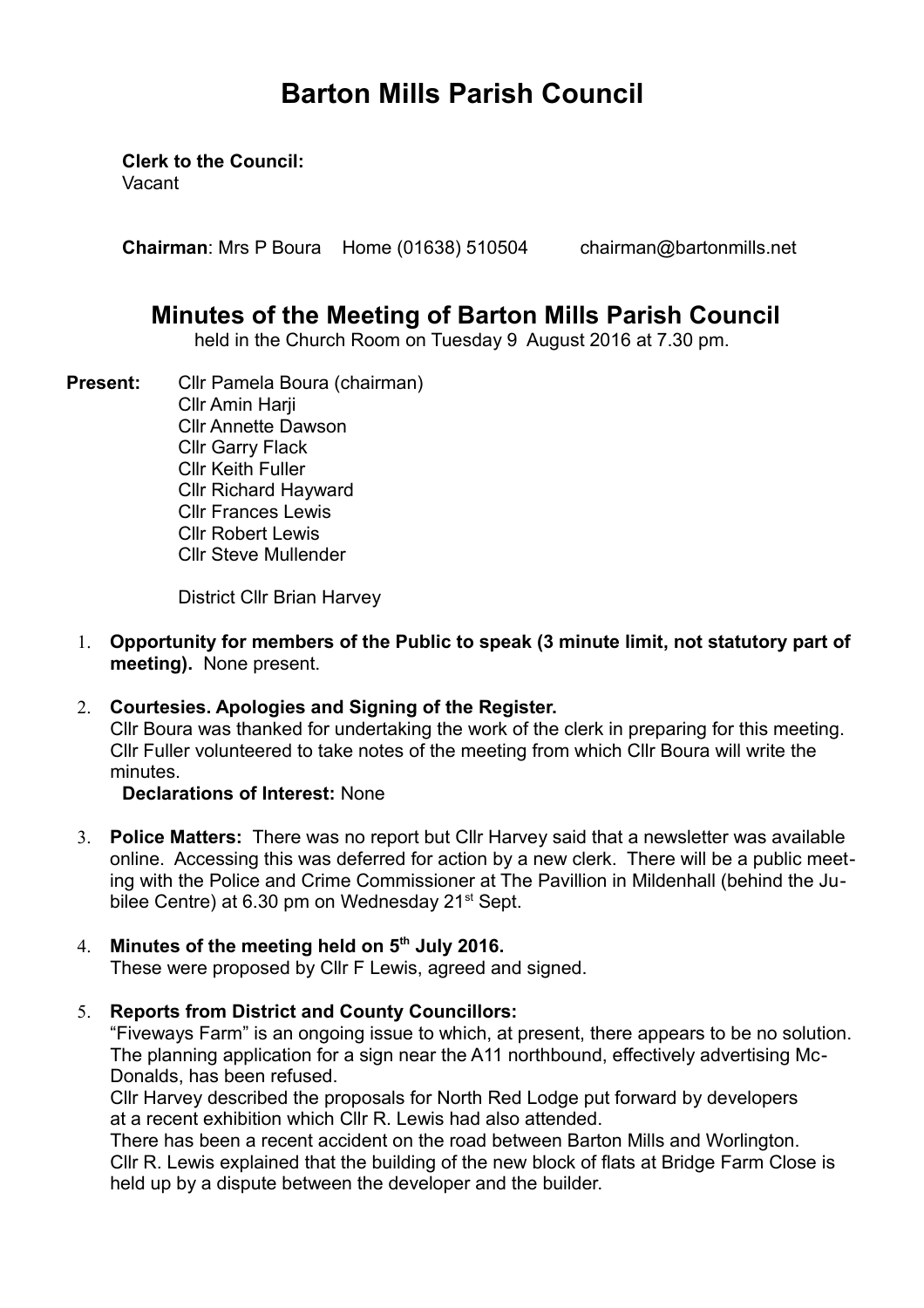#### 6. **Planning**

Note - *ITALICS: Parish Council comments passed to Forest Heath DC.* **Bold: Forest Heath DC decision**

#### **General and for consideration:**

 a. DC/16/1259/HH 43 Church Lane, Barton Mills. Householder Planning Application for a two storey rear extension

*Cllr R Lewis proposed "support" and this was agreed unanimously.*

#### **Awaiting Forest Heath decisions and pending appeal:**

b. DC/16/0792/ADV PROPOSAL Application for Advertisement Consent - Non-Illuminated free-standing notice board LOCATION Bridge Farm Close Barton Mills Suffolk' "*Support" had already been recorded by the clerk. APPROVED*

c. DC/16/0683/FUL PROPOSAL Planning Application - Retention of hand car wash operation LOCATION Car Wash Fiveways Services Fiveways Barton Mills *"Support" proposed by Cllr Harji; agreed unanimously.*

d. DC/16/1063/HH PROPOSAL Householder Planning Application - two storey side extension LOCATION 42 Church Meadow Barton Mills Suffolk IP28 6AT *"Support" proposed by Cllr R Lewis; agreed unanimously. APPROVED*

e. DC/16/0715/FUL Planning Application - Retention of - Change of Use of Orthodontic practice (Use Class D1) to self-contained Flat (Use Class C3) LOCATION Flat The Manor Newmarket Road Barton Mills

*"Support" proposed by Cllr Flack; agreed unanimously. APPROVED*

f. DC/16/1083/HH PROPOSAL Householder Planning Application - Detached three bay garage and store LOCATION The Old Railway Station Road Barton Mills Suffolk

*Cllr Hayward stated the design was in keeping with the other buildings on the site "Support" proposed by Cllr R Lewis; agreed unanimously. APPROVED*

g. SCC/01401/16 PROPOSAL To extract chalk to widen an internal track for onsite access.

*"Support" proposed by Cllr R Lewis; agreed unanimously.*

h. DC/13/0927/OUT Reserved Matters Application - Submission of details under outline planning permission - the means of access, appearance, landscaping, layout and scale for a residential development of 78 dwellings with associated garages, landscaping and ancillary works. Land South of Worlington Road Mildenhall Suffolk

Parish Council noted Condition 25 – on the outline planning permission already granted.

Cllr Dawson stated the development had had only one objection in total. Overall it is agreed the proposed development is quite spacious.

*Cllr Boura proposed "no objection" and this was agreed with 5 in favour and 2 abstentions.*

*The Parish Council to ask for consultation regarding the proposed traffic calming, the design of the gate feature which should include a Barton Mills sign, and that the crossing should be a "Pelican" type crossing. The clerk to also enquire about the possibility of S106 funding for improvements to the footpath to Mildenhall.*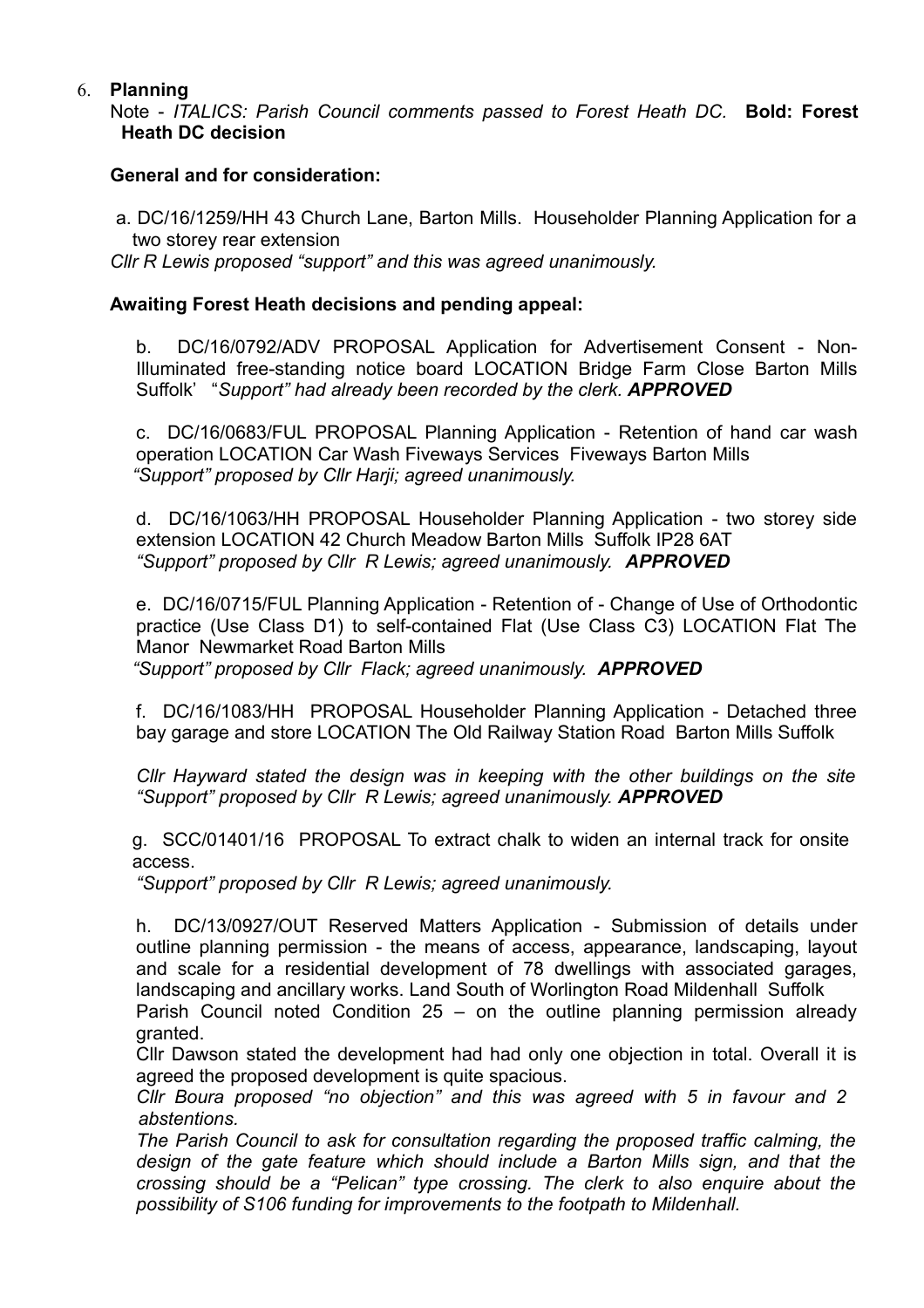Cllr Hayward has requested consultation. District Cllr Harvey reported that the new crossing will be a zebra crossing and will be sited west of the Bridge Farm Close entrance, between there and the entrance to the new development.

Cllr Boura reported that she now had the password for the planning portal and will liaise with Cllr Hayward about this.

I. DC/16/0636/HH 27 The Street Barton Mills Suffolk IP28 6AA. Householder Planning Application - (i) first floor extension to create two storey dwelling (ii) single storey rear extension with attached garage to side. There have been no objections. *Cllr Dawson proposed no objection; all in favour. APPROVED*

#### 7. **Matters arising and pending**

- a. Affordable Housing: Cllr Boura previously contacted Isobel Wright from Hastoe. She said that she had held some constructive discussions with FHDC about evidence of need.
- b. Provision of a village notice board in the vicinity of Worlington Road: planning permission has been granted and Cllr Boura has ordered the board. Peter Cumber has confirmed that he will install it. Authorisation of expenditure of up to £100 for installation was proposed by Cllr Mullender and agreed unanimously.
- c. Footpath to Mildenhall: Footpaths officer Claire Dickson now has two quotes for completing the re-surfacing of the path with path hogging or alternatively a board walk. She is awaiting a third quote. The lowest price so far for the hogging is £4,510 + VAT and for the board walk is  $£14,220 + VA$ . She is able to contribute half the cost of the hogging and as Cllr Waters has already put £2000 aside for this project and the balance can be funded by ourselves, funding is in place for this to proceed. Claire is still awaiting the result of an application for funding from the County Council "safe routes to school" budget and this or s106 funding from the Mildenhall Hub project are the only ways that she can see to raise sufficient funds for completing a board walk.

Cllr R Lewis proposed to suggest proceeding with the path hogging so that this work can be completed before the path gets muddy again this autumn. This was agreed unanimously and Cllr Boura will pass on our view to Claire.

Complaints had been received about the overgrowth on this footpath and also on the path from Station Road to Worlington Road which is impassable. Claire Dickson had confirmed that the overgrowth on these paths will be cut shortly and the path to Mildenhall was cut on the day of the meeting. Cllr Hayward said that the path to Worlington was blocked by fallen trees.

- d. VAS (30mph flashing sign) Update: Possibility of a shared sign between Barton Mills and Worlington. SID – costs 2.5 to 3 K plus £150 per pole x 3. The parish needs to ensure the locations meet the criteria and Cllr R Lewis has assisted Cllr Hayward with a survey. Suitable sites have been identified on Church Lane and Worlington Road. However, no site adjacent to the playing field on Mildenhall Road can meet the 100m sight line criteria and it will be necessary to check if this site can go forward. Cllr Lewis is sorting out a better map of the locations and Cllr Hayward will complete the application forms.
- e. Good Neighbour Scheme: A "Good Neighbour Scheme" co-ordinates a list of volunteers who are willing to help out with jobs such as shopping or changing light bulbs. A support network for this is run by Community Action Suffolk and Cllr Boura previously met with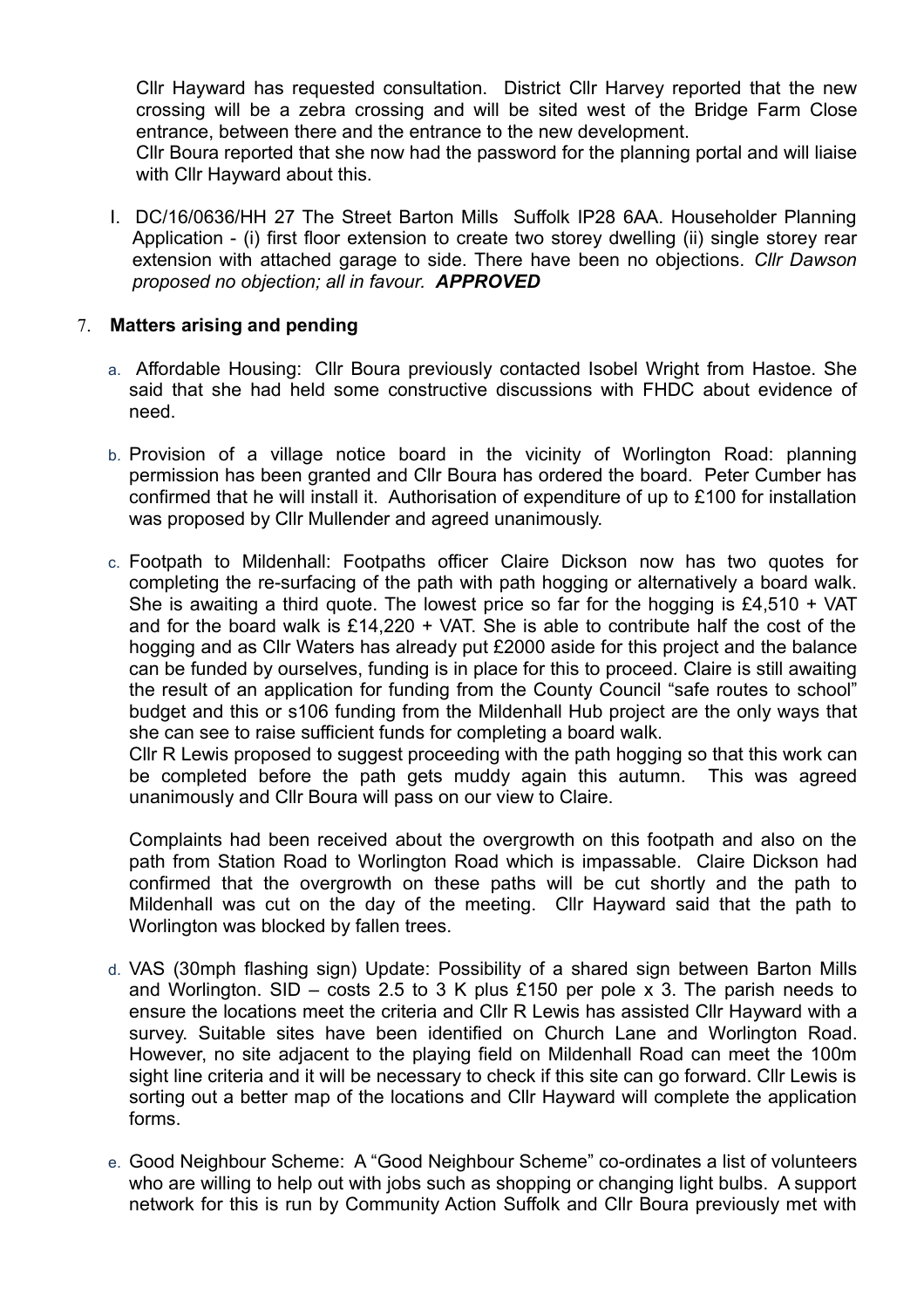their West Suffolk field officer, Jon Eaton. It was agreed to publicise this possible scheme in the next two Barton Millers and to hold a public meeting on 5 October. Cllr Boura has confirmed the booking of the Village Hall and the parish council confirmed that they would meet the preliminary costs. If two or three people can be identified to take this forward before October, then Jon Eaton will arrange a meeting with the organisers of the Lakenheath Scheme, in September, to discuss practicalities. Cllr F Lewis agreed to publicise Good Neighbour Schemes within the church.

- f. Defibrillator: Terry Waters will meet all costs in memory of the late Tony Morley. It was agreed that the finance for this project should go via the Parish Council accounts. The process of adopting the telephone box and removing the existing phone has commenced and this is expected to take about 3 months.
- g. Football coaching: Cllr Fuller has confirmed the coaches for  $25<sup>th</sup>$  and  $27<sup>th</sup>$  October at 1.30 pm. Publicity will be arranged in September. Arranging the transfer of funds from the BM football club (£405.00 grant from FHDC) is being pursued by Cllr R Lewis. It was not known if this money has been credited to our account.
- h. Missing Deeds to Playing Field: Deferred until a new clerk can be asked to follow this up with Solictors Bendalls and Grosse & Co.
- i. Maintenance of the playing field: INL Landscapes quoted £75 per cut for the hedge, £80 for initial work on the Peace Garden and then £15 per month and £30 to spray the weeds on the car park or £20 per month if sprayed monthly. This work has been done. Many favourable comments have been received about the way the field is now being cared for.

It was agreed that spraying the weeds on the car park monthly was unnecessary. Cllr Boura had also requested that the nettles in the "Bee World" should be strimmed but there was a misunderstanding and the area has been mown.

- j. Play Equipment: The gyrospire requires replacement bearings. Malcolm Boura dismantled it and identified the exact parts required which has reduced the cost of the repair to £44.05 + VAT. Two packs of plastic clips for holding the nets on the goals are also needed and will cost £38.24 + VAT. It was noted that the nets themselves will need replacing soon.
- k. Street lighting: Cllr Boura has not yet received the quote.

Accident damaged light in Worlington Road**:** SCC responded, just after the last meeting, that they had asked Kier to let us know the timetable for the replacement. However, Kier has not been in touch and County Cllr Waters will be asked to follow this up.

l. Improvements to the corner of the playing field where cars turn in Grange Lane: Cllr Boura discussed this with potential contractors who thought that grass wouldn't grow properly under the trees and that alternative surfaces would be more suitable for the location. Quotes have been received for a 4m x 6m area as follows:

|                     | <b>AMS</b>    | INI      | <b>HAYWARD</b> |
|---------------------|---------------|----------|----------------|
| 60mm paving bricks: | $£2916 + VAT$ | £2504.50 |                |
| 50mm paving bricks: |               | £1804.50 | £1875.00       |
| 150 mm Concrete:    |               | £1618.35 | £1902.00       |
| Hardcore and stone: |               | £1161.50 | £1250.00       |

County Cllr James Waters has been asked if he would be willing to contribute to the cost.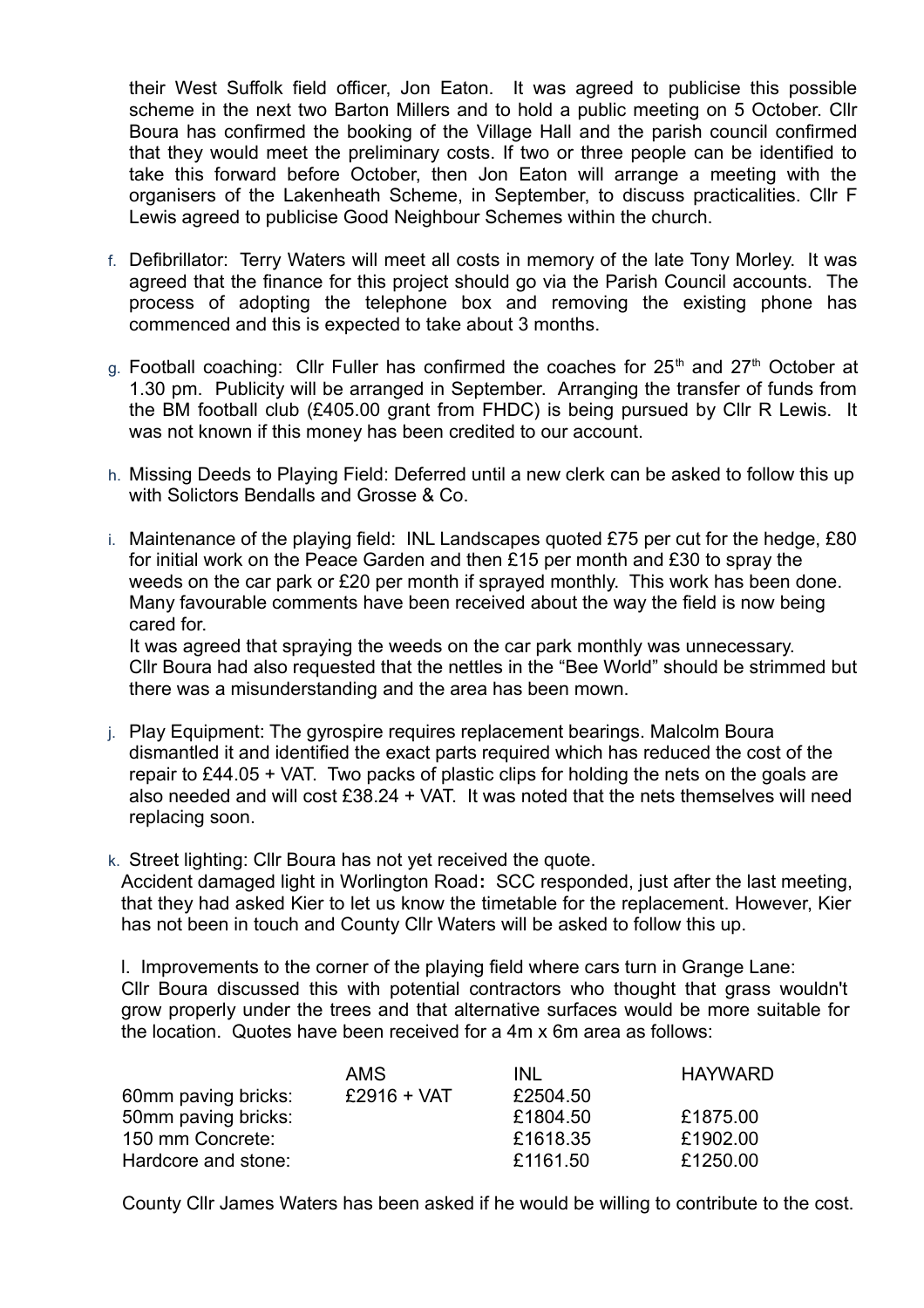Cllr R Lewis proposed to re-surface the area in hardcore and stone and this was agreed with one abstention. Cllr Boura will check the specifications and then decide, in consultation with Cllrs Harji and R Lewis, which quotation to accept. However, no work will proceed until the funding has been finalised.

m.Cllr R Lewis will draft a letter to Mr Warin asking him to uphold his promise not to hold car boot sales in the morning on the same day as sales on the playing field.

He also suggested collating evidence of queuing on the A11 during car boots sales and to make the authorities aware of the potential danger.Ringing 101 was suggested if the highway was obstructed.

n. The Manor View/Church Lane footpath was becoming overgrown by the adjacent hedge. This hedge has now been cut.

o. The clerk will write to Glynn East requesting that Matthew Plested should be considered for laying the veteran's wreath, on Remembrance Sunday, as his grandfather used to do. This action was deferred pending the appointment of a new clerk.

p. The County Council finally acknowledged that the two relevant trees in Church Meadow and Manor View were dead and they were felled last week.

#### 8. **Finance**

a. Receipts:

£50 from BM Allotments Assoc for use of field (boot sale), £200 donation for use of field

Payments for approval:

| ch 1442 | <b>BDO LLP</b>        | £200+ VAT= $£240$                               | <b>Review of Annual Return</b> |
|---------|-----------------------|-------------------------------------------------|--------------------------------|
| ch 1443 | W. Beardsmore         | £80                                             | Picnic Area                    |
| ch 1444 | I Roberts             | £385                                            | I NL Landscapes for field      |
| ch 1445 | <b>Proludic Ltd</b>   | £44.05+VAT=£52.86 Gyrospire Repair              |                                |
| ch 1446 | <b>Collier Sports</b> | £38.24+VAT=£46.26 Clips for goal nets           |                                |
| ch 1447 |                       | Signs of Cheshire Ltd £545+VAT=£654 Noticeboard |                                |
| ch 1448 | <b>Cllr Boura</b>     | £26.60                                          | Printing, stamps etc           |

All payments proposed by Cllr R Lewis and agreed unanimously.

b. Investment of the reserve: deferred until a new clerk has been appointed.

- c. Change of signatories Cllr Boura has the forms and will take these to the bank.
- d. To agree that:

*The annual return has been presented to Barton Mills Parish Council including the certificate and has been accepted by the council.*

The certificate confirmed that no issues had been raised during the review.

Proposed by Cllr Harji and agreed unanimously.